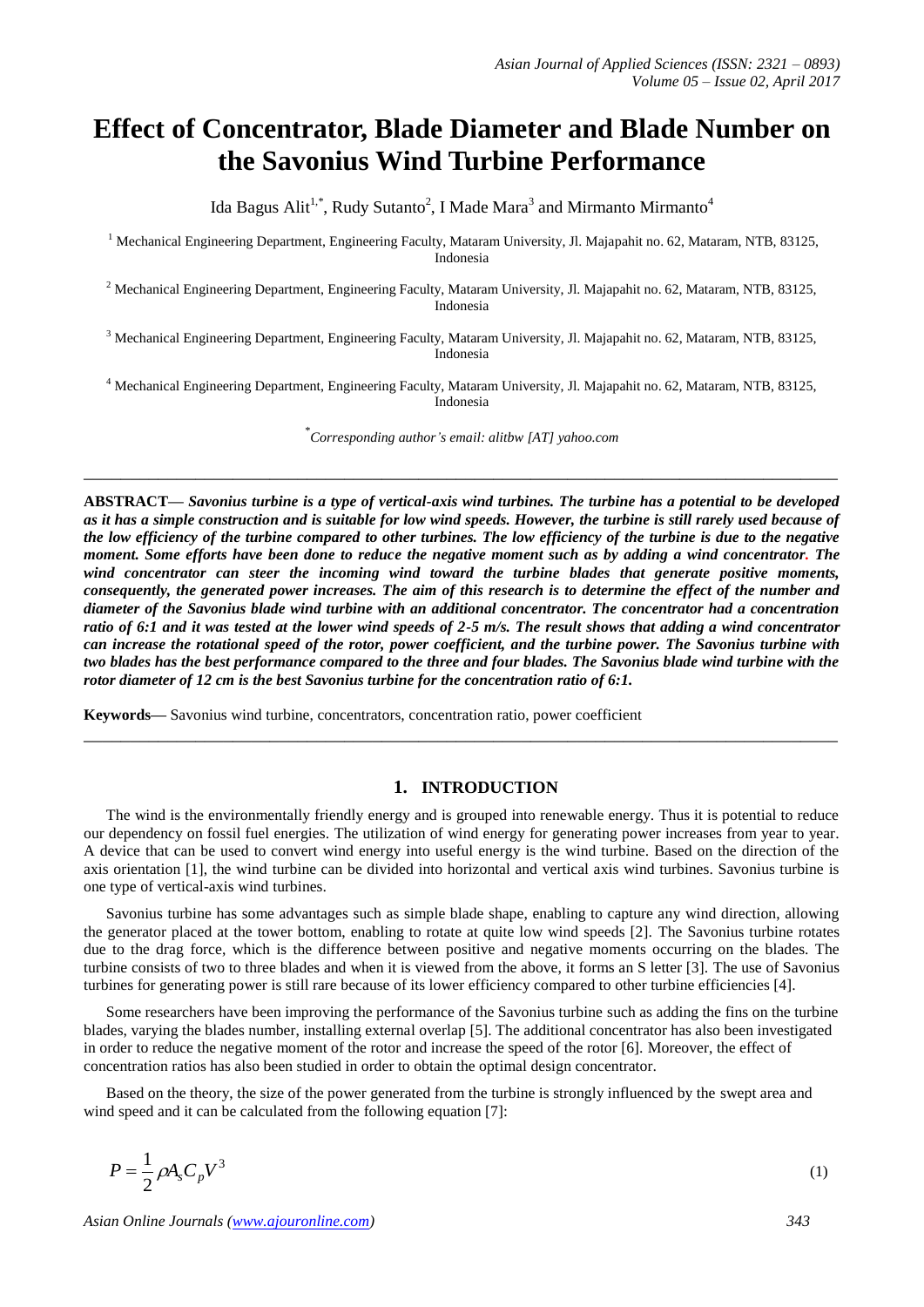Where *P* is the power,  $\rho$  is the wind/air density, *V* is the wind velocity,  $A_s$  is the swept area, and  $C_p$  is the power coefficient.



**Figure 1:** Schematic Diagram of the Savonius Turbine

Tip speed ratio  $(T<sub>sr</sub>)$  is the ratio between the tangential speed of the tip of a blade and the actual wind velocity. The tangential speed of the blade tip has capricious nominal values in accordance with the wind speed. *Tsr* can be calculated using the following equation;

$$
T_{sr} = \frac{\pi D n}{60V} \tag{2}
$$

where *D* is the rotor diameter, and *n* represents the rotor rotation. The swept area of the Savonius wind turbine can be calculated from the dimensions of the rotor.

The aspect ratio  $(a)$  is the ratio of the height to the turbine rotor diameter [8].

$$
A_s = DH \tag{3}
$$

$$
\alpha = H/D \tag{4}
$$

Power coefficient is a parameter to determine the performance of the wind turbine. Generally, power coefficients for modern horizontal-axis turbines have values ranging from 0.4 to 0.5, which are close to 70-80% of the Betz limits [9].

Each type of turbine rotors has a different power coefficient. The following graph shows the variations of *Tsr* and rotor power coefficient values for a wide range of wind turbines.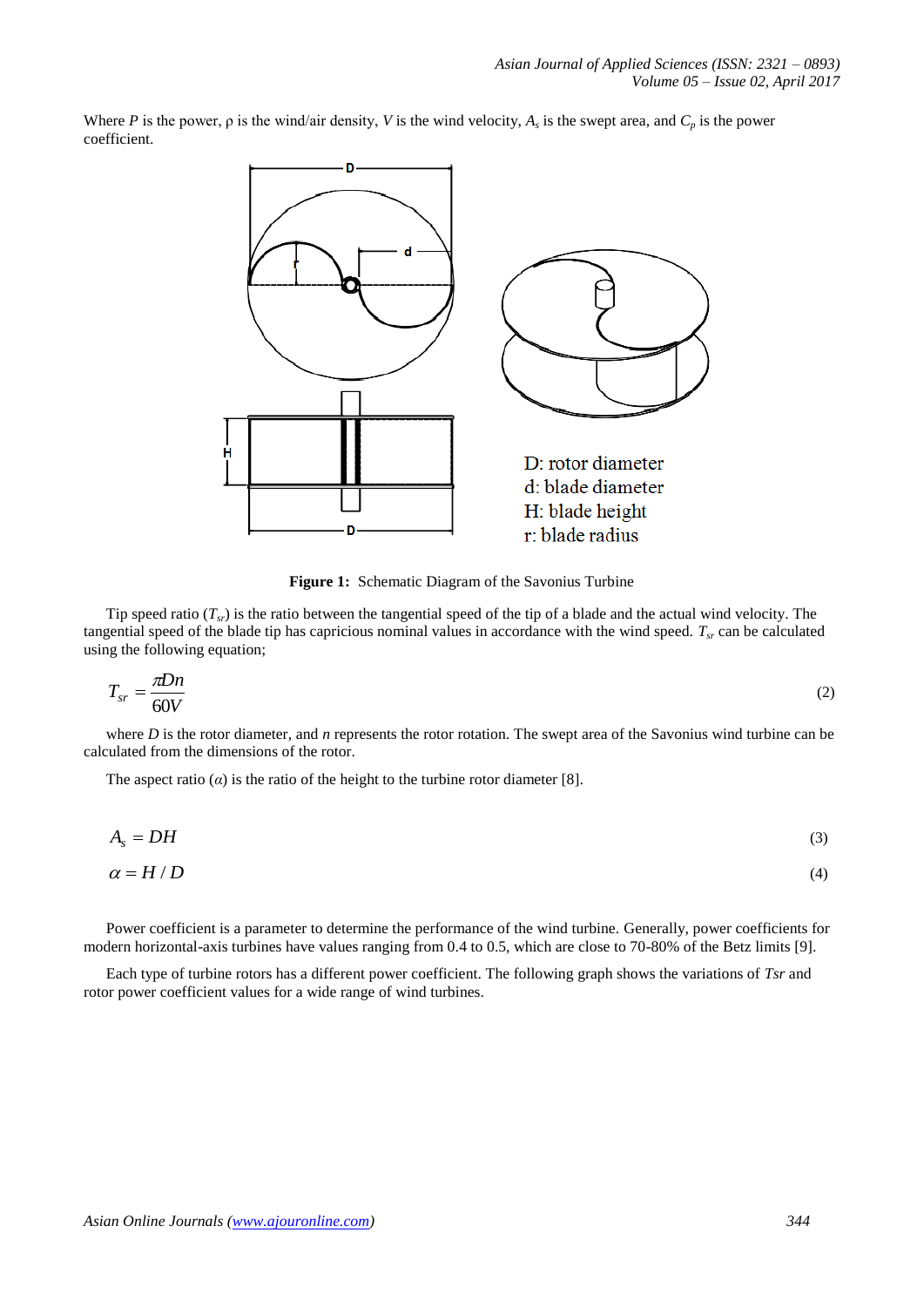

**Figure 2:** Diagram of *Cp-Tsr* for Several Types of the Turbine [10]

## **2. EXPERIMENTAL SET UP**

The schematic diagram of the experimental set up is shown in Figure 3. It consists of Savonius rotor blades, a concentrator, a vertical shaft, bearings, and a generator (model PMG 165-0.05KW/300RPM).



Figure 3: The schematic diagram of the experimental set up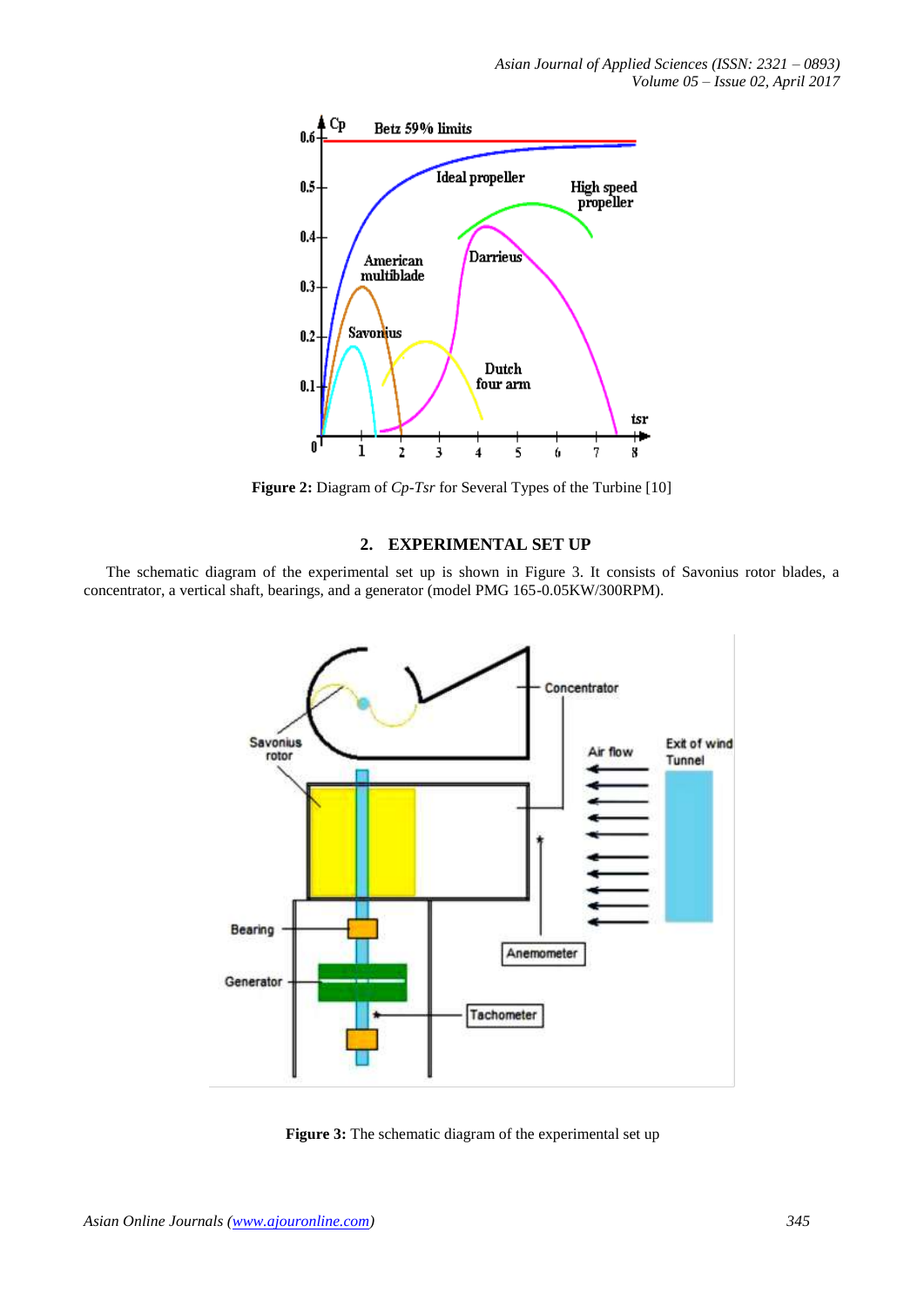The tests were carried out using an open wind tunnel and performed at low wind speeds ranging from 2 m/s to 5 m/s. The wind speed was measured using a digital anemometer HT-81, while the rotating speed of the rotor was measured using a digital laser tachometer DT-2234C<sup>+</sup>. Current and voltage outputs of the generator were measured using a digital multitester DT-9205A.

The Savonius wind turbine was tested with a wind concentrator. The wind concentrator ratios were 1:1 (without concentrator), 2:1(C11), 3:1(C21) and 6:1(C31), see Figure 4. The ratio of the wind concentrator is defined as the comparison of input air area and the output air area of the wind concentrator (*a/b*), see Figure 4(d). The variations of the Savonius blade diameter employed are 6 cm, 12 cm and 18 cm, see Figure 5. Furthermore, in this study, the effect of blade number is also assessed to determine its influences on the turbine performance. The numbers of the blade used were 2, 3 and 4, see Figure 6. However, the blade variations were only applied for the Savonius rotor with a diameter of 18 cm.



**Figure 4:** Wind Concentrator Design; (a) C11, (b) C21, (c) C31, (d) concentrator ratio (a/b)



**Figure 5:** Variation of Blade Diameter; (a) 6 cm, (b) 12 cm, and (c) 18 cm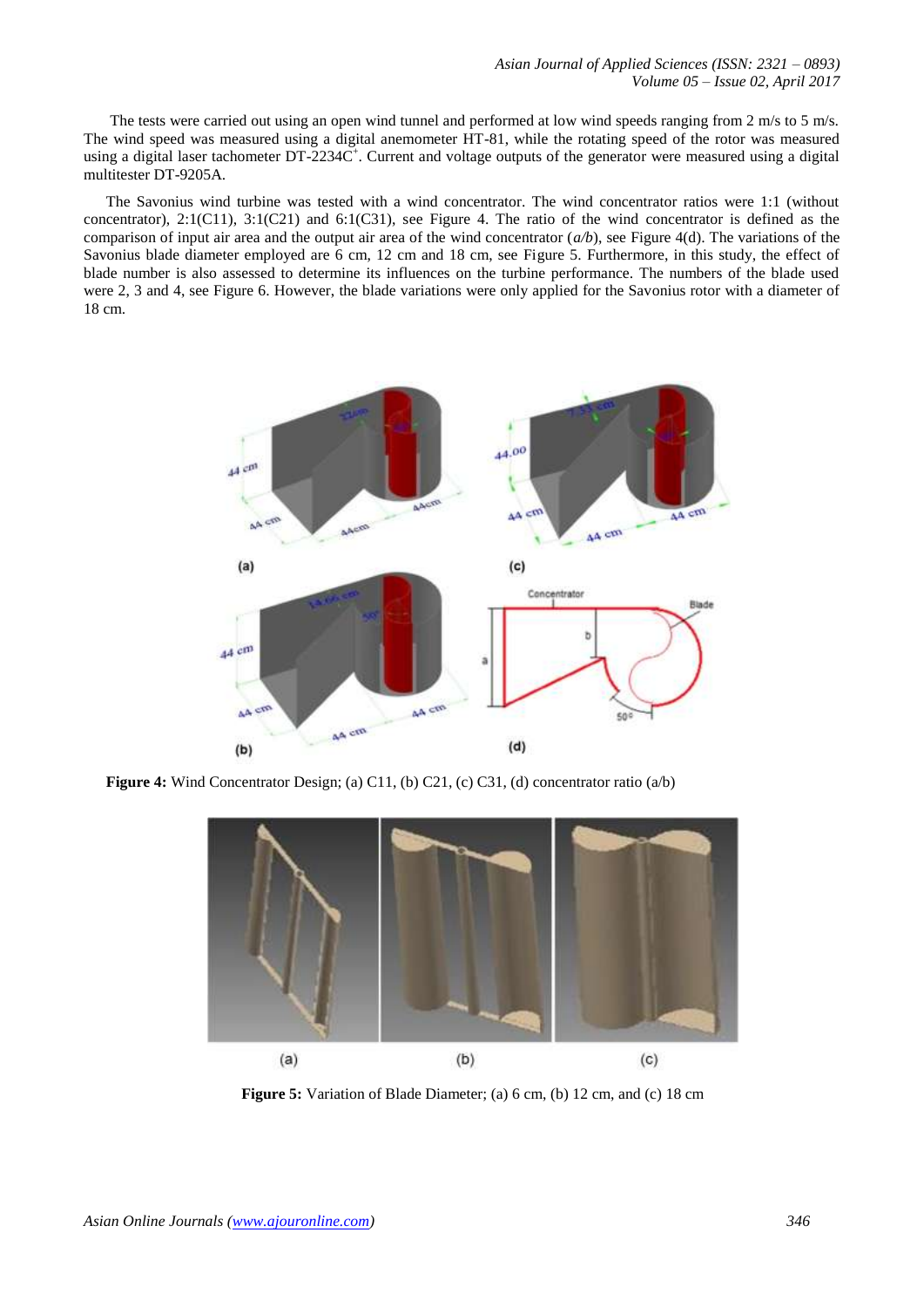

**Figure 6:** Variation of the Blade Number for the Rotor Diameter of 18 cm; (a) 2 Blades, (b) 3 Blades, and (c) 4 Blades

Several cases were tested against the wind velocities to obtain the rotational rotor speed, and output voltage and current of the generator. All cases are coded and described in Table 1.

| Code                                           | Concentrator<br>usage | Concentrator<br>ratio | <b>Blade</b><br>diameter (cm) | Blade number   |
|------------------------------------------------|-----------------------|-----------------------|-------------------------------|----------------|
| C0d18S2                                        | No                    | 1:1                   | 18                            | 2              |
| C11d18S2                                       | Yes                   | 2:1                   | 18                            | 2              |
| C <sub>21</sub> d <sub>18</sub> S <sub>2</sub> | Yes                   | 3:1                   | 18                            | 2              |
| C31d18S2                                       | Yes                   | 6:1                   | 18                            | 2              |
| C31d18S3                                       | Yes                   | 6:1                   | 18                            |                |
| C31d18S4                                       | Yes                   | 6:1                   | 18                            | $\overline{4}$ |
| C31d12S2                                       | Yes                   | 6:1                   | 12                            |                |
| C31d6S2                                        | Yes                   | 6:1                   | 6                             |                |

**Table 1** Code of Tested Cases.

## **3. RISULTS AND DISCUSSION**

The results of the experiments are presented in the form of graphs. In the preliminary experiments, three cases were tested under the same conditions at the wind velocities ranging from 2 m/s to 5 m/s. The wind speed, rotor rotation, and power were observed and measured. The experimental  $C_p$  and  $T_{sr}$  are shown in Figure 7.  $C_p$  is calculated using equation (1), while *P* is also equal to *VI, V* is the voltage and *I* is the current, *V* and *I* were directly measured in the experiments using the digital multimeter*.* The experimental power coefficient, *Cp*, increases with the tip speed ratio. This trend is found for all cases; however, as shown in Figure 7, the  $C_p$  values are touching each other. Some data points show that using concentrator even decreases the  $\overline{C_p}$  when  $T_{sr}$  is less than 0.6, while at  $T_{sr}$  of more than 0.6, increasing the concentrator ratio increases the power coefficient. Therefore, the effect of the concentrator ratio on the power coefficient needs to be explored further or it is advised that working with a concentrator to run a Savonius wind turbine should use *Tsr* of higher than 0.6.

Meanwhile, the rotor speed increases due to the wind concentrator. The possible reason for that is because the wind concentrator acts as a device that eliminates the negative force on the turbine rotor. Furthermore, the wind concentrator also increases the wind velocity to hit the blade. As a result, the wind force pushes the blade stronger than without the wind concentrator [11]. The higher *Cp* results in better wind turbine performances. In this study, the best performance of the Savonius wind turbine is obtained with the wind concentrator ratio of 6:1.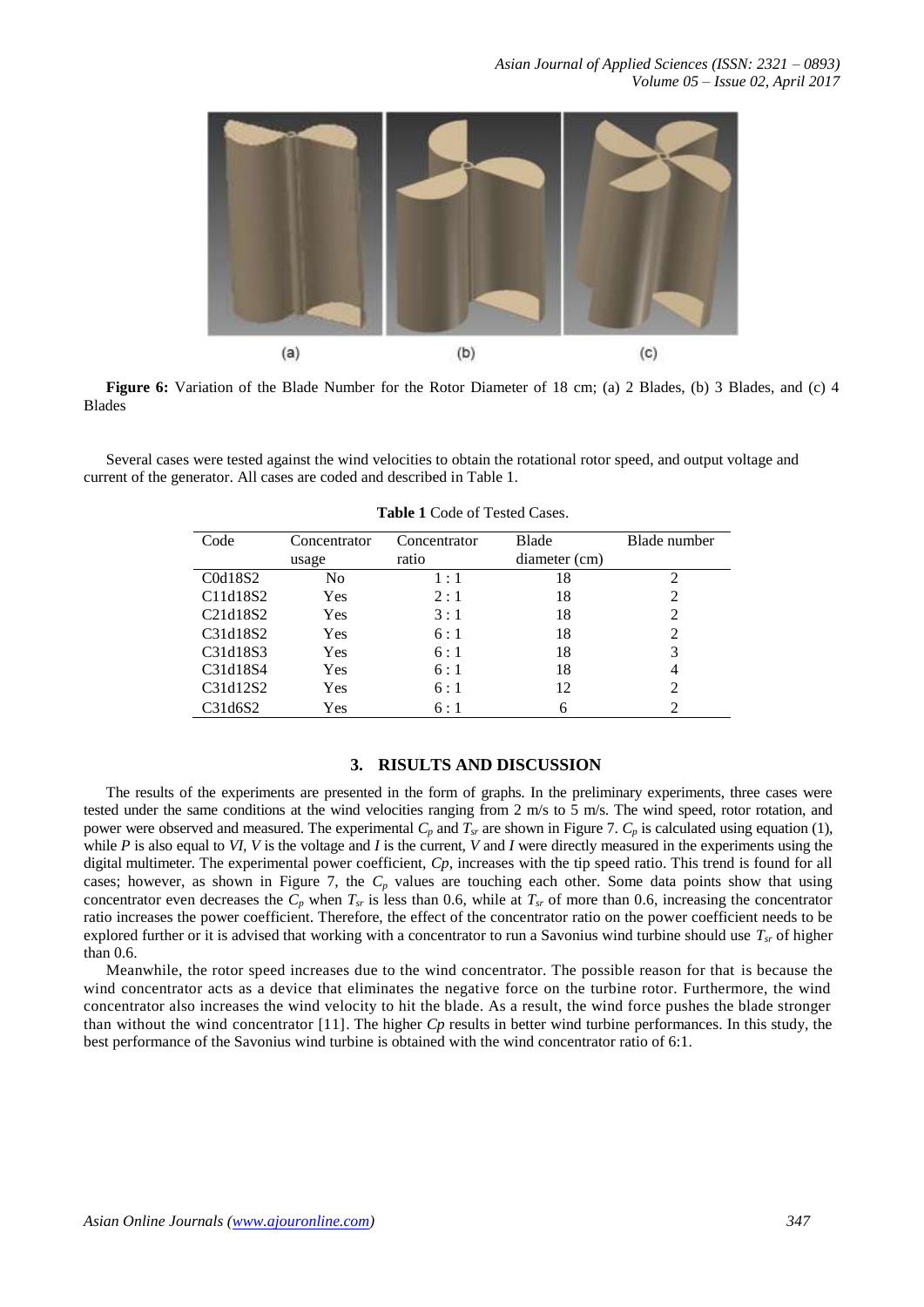

**Figure 7:** *Cp* versus *TSR* for Various Concentrator Ratios

Figure 8 shows the effect of wind concentrator on the rotor speed. The rotor speed depends on the wind velocity. As the wind velocity increases, the rotor rotation elevates. One interesting thing in Figure 8 is the effect of the blade number on the rotor speed. Increasing the number of the blade even decreases the rotor speed. The turbine with two blades results in higher rotor speed than that of more than 2 blades.



**Figure 8:** Effect of the Blade Number on the Rotor Rotation

Similar to the rotor speed, the power also increases with the increase in the wind velocity, see Figure 9. As the number of the blade is increased, the power of the turbine even declines. In Figure 8, although the rotor rotation decreases with the blade number, but the rotor rotation is still higher than that of the wind turbine without a concentrator. Meanwhile, in Figure 9, the turbine with 3 and 4 blades results in the lower power than that of the turbine without a wind concentrator. Then this is not suggested to use blades of more than 2 when the turbine is equipped with a wind concentrator.

Figure 10 shows the decreased  $C_p$  with the blade number. The  $C_p$  of the 3 and 4 blades is lower than that of 2 blades. However, all  $C_p$  increase with  $T_{sr}$ . The existing wind concentrator, just for the 2 blades, improves the rotor speed, turbine power, and power coefficient.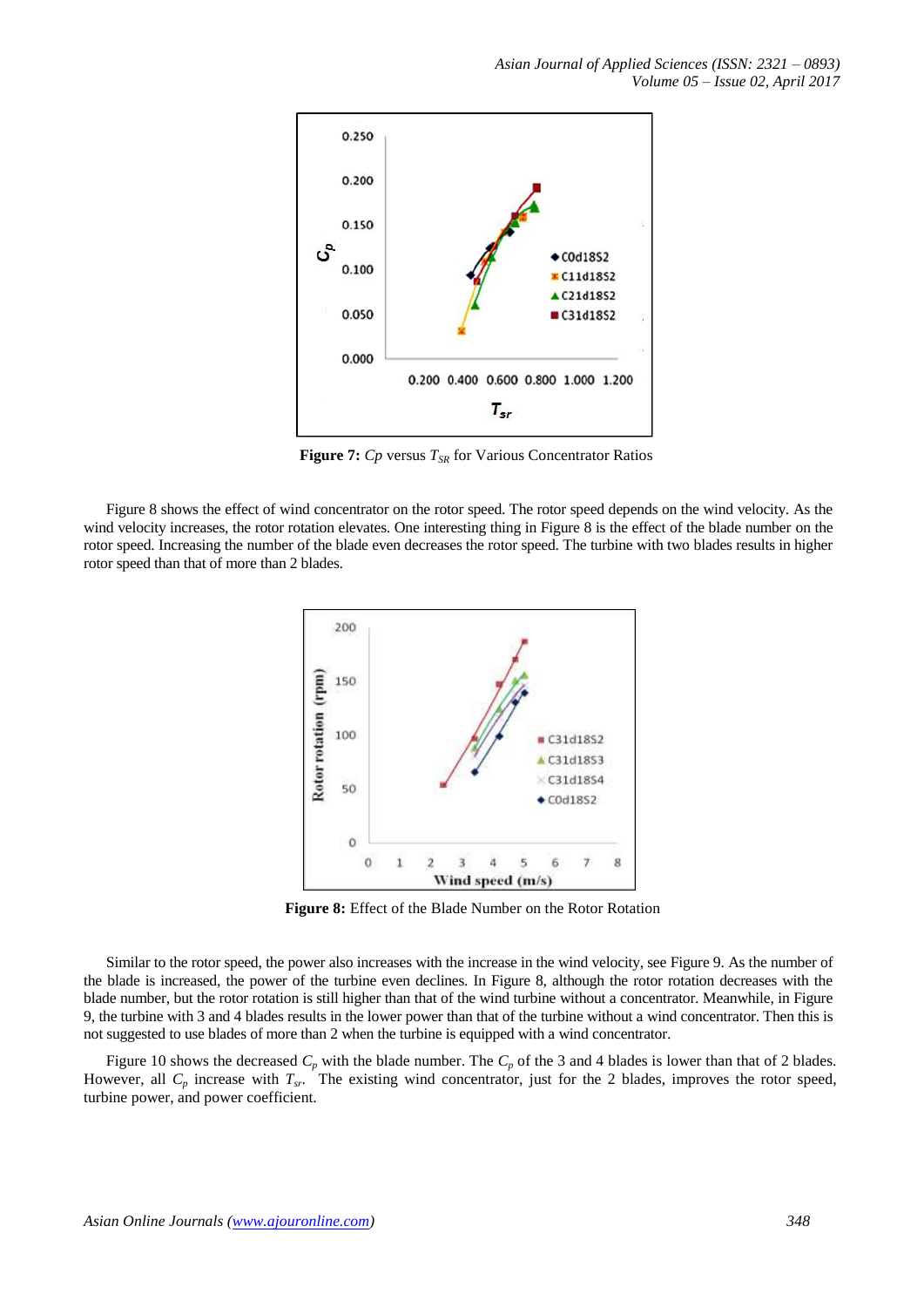

**Figure 9:** Effect of the Blade Number on the Turbine Power



**Figure 10:** Effect of the Blade Number on the Power Coefficient

The second part of the study is to determine the effect of the blade diameter on the turbine performance. Figure 11 shows the effect of the blade diameter on the rotor speed. All rotors in Figure 11 were equipped with a wind concentrator having an aspect ratio of 6:1. The effect of the blade diameter on the rotor speed is not clear. Rotor blades with a diameter of 6 cm result in a higher rotor speed than the rotor blades with a diameter of 12 cm, but lower than the rotor blades with a diameter of 18 cm. Hence, this needs a further comprehensive research.

Figure 12 presents the effect of the blade diameter on the turbine power. Similar to the rotor speed, the effect of the blade diameter does not show a clear effect. The biggest blade diameter results in the lowest power; while the smallest blade diameter gives the power that locates between the power of the 12 cm blade diameter and 18 cm blade diameter. Nevertheless, from Figures 11 to 13, the rotor with a blade diameter of 12 cm gives the best performance. Therefore, it is recommended to be implemented with a wind concentrator ratio of 6: 1.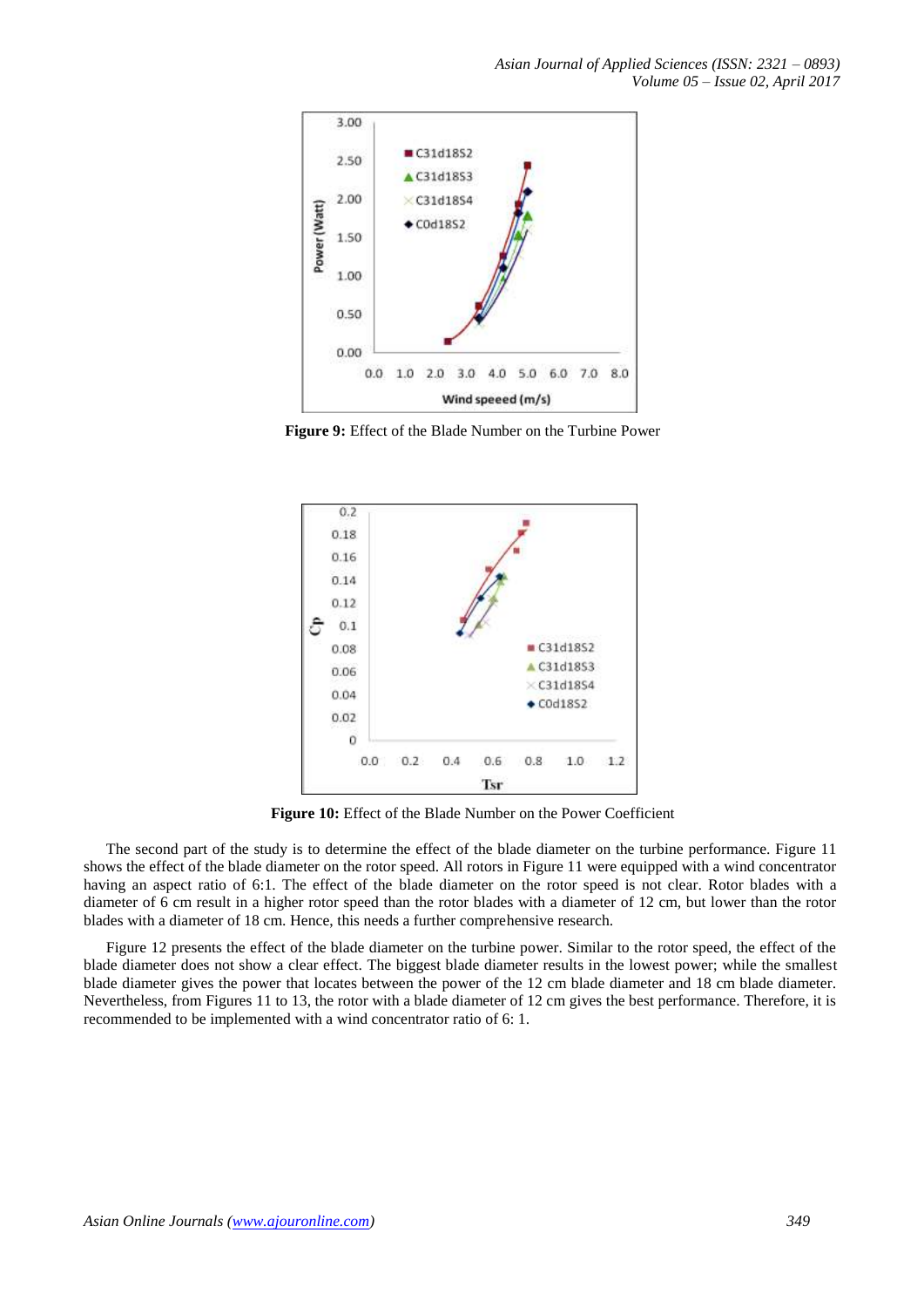

**Figure 11:** Effect of the Blade Diameter on the Rotor Rotation



**Figure 12:** Effect of the Blade Diameter on the Turbine Power



**Figure 13:** Effect of the Blade Diameter on the Power Coefficient

## **4. CONCLUSION**

The concentrator serves to increase the wind velocity; consequently, the addition of the concentrator elevates the speed of rotor rotation, the turbine power, and the power coefficient. The wind turbine with two blades produces a stable rotation, thus it provides the best performance compared to the three and four blades. The use of 12 cm blade diameter is the most suitable wind turbine with a concentrator ratio of 6:1.